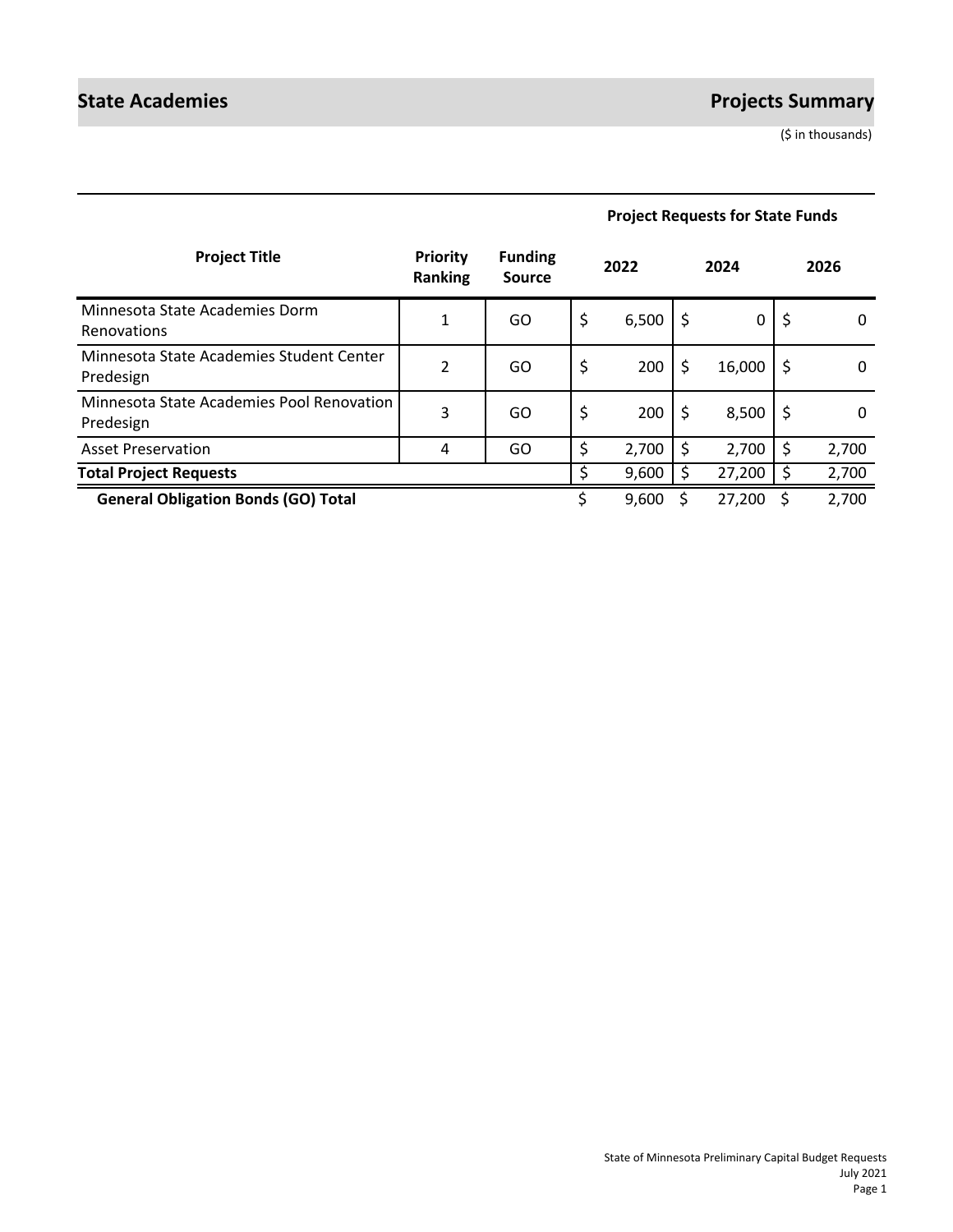(\$ in thousands)

#### **Minnesota State Academies Dorm Renovations**

| <b>AT A GLANCE</b>       |                                                                                                                                                                                                       |
|--------------------------|-------------------------------------------------------------------------------------------------------------------------------------------------------------------------------------------------------|
| 2022 Request Amount:     | \$6,500                                                                                                                                                                                               |
| <b>Priority Ranking:</b> |                                                                                                                                                                                                       |
| <b>Project Summary:</b>  | The Minnesota State Academies are requesting \$6.5 million for the<br>renovation of Pollard Hall on the Deaf School Campus, as well as Kramer,<br>Brandeen and Rode Dorms on the Blind School Campus. |

# **Project Description**

The scope of the project will include new HVAC systems to meet energy savings requirements and indoor air quality standards, wallscaping, window upgrades, flooring replacement, installation of new ceilings, kitchen remodeling, and replacement of fixtures and appliances. Bathroom and laundry room renovations will include complete demolition and redesign to meet ADA requirements, including new fixtures, flooring replacement, and wallscaping. The project will also be inclusive of electrical, fire, and communication systems.

# **Project Rationale**

To provide a quality residential, homelike and secure environment for our residential students who are typically between the ages of 5-21. The enhancements included in the renovation will allow these facilities to meet the state's energy savings benchmarks.

The MSAB Dorms were constructed in 1982 and have seen minimal remodeling and upgrades during the past nearly 40 years. The scope of the renovation would include a complete interior "facelift" and modifications to bedrooms, restrooms/shower/bathing areas, kitchen/dining areas, laundry areas, staff office, student lounge. Also included in the scope of the project would be a complete upgrade of the fire alarm/evacuation systems, electrical/communication systems and new (HVAC) heating/cooling/ventilation systems. All areas would be designed and remodeled to meet current ADA compliance for accessibility. New window systems would be included in the scope of the project to add security for the room occupants and to comply with energy conservation measures.

Pollard Hall was constructed in 1937 as a residence for the elementary age students and included bedrooms, playrooms, instructional areas, a full prep kitchen, and dining room. Over the past 80+ years, a few changes have occurred with the interior and exterior of the building. Since 2010, there have been several small renovation projects on the main level that included remodel of the rooms to be used as space for student learning and staff offices and the restrooms. This was designed to meet the needs of the program administered by the Volunteers of America Group, which closed down their program several years ago. New windows were installed in 2012 throughout the building and several new exterior doors were installed. A new roof was installed in 2012.

The scope of the Pollard Hall project renovation would include upgrades to the fire alarm/suppression system, electrical, communication/notification system, replacing the 80+ year old steam radiation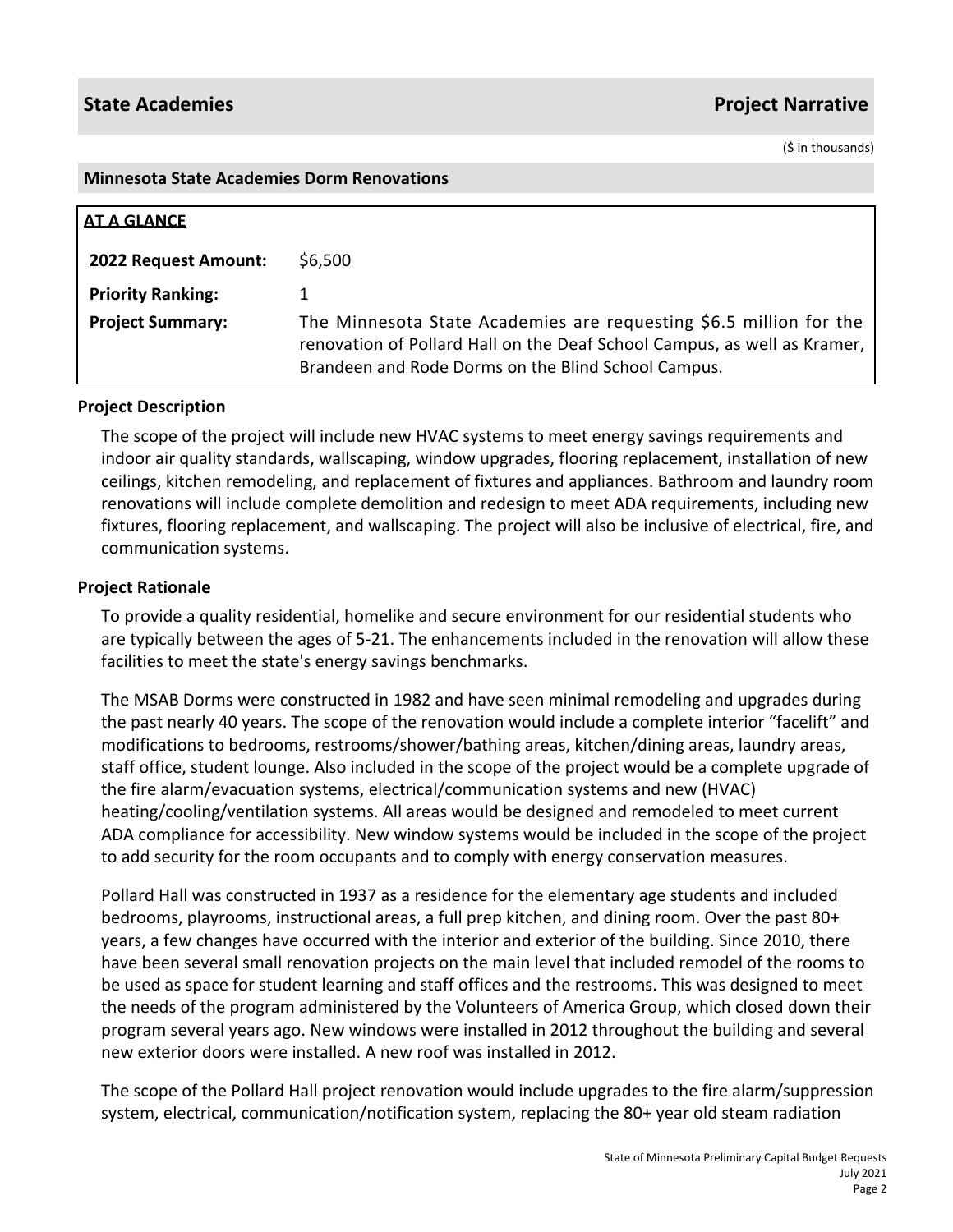heating system and adding new HVAC systems and equipment with BAS controls to comply with energy savings requirements and greatly improve the indoor air quality, adding shower areas on the main level and restroom facilities on the lower level, remodeling the original bedrooms on the 2nd level and any modifications throughout the building to make the spaces ADA compliant, and adding laundry facilities and kitchen facilities.

# **Project Timeline**

July 2022-Septemeber 2022-Design and Engineering October 2022-November 2022-Bid and Award. March 2023-July 2025-Construction

# **Other Considerations**

None.

# **Impact on Agency Operating Budgets**

None.

# **Description of Previous Appropriations**

None.

# **Project Contact Person**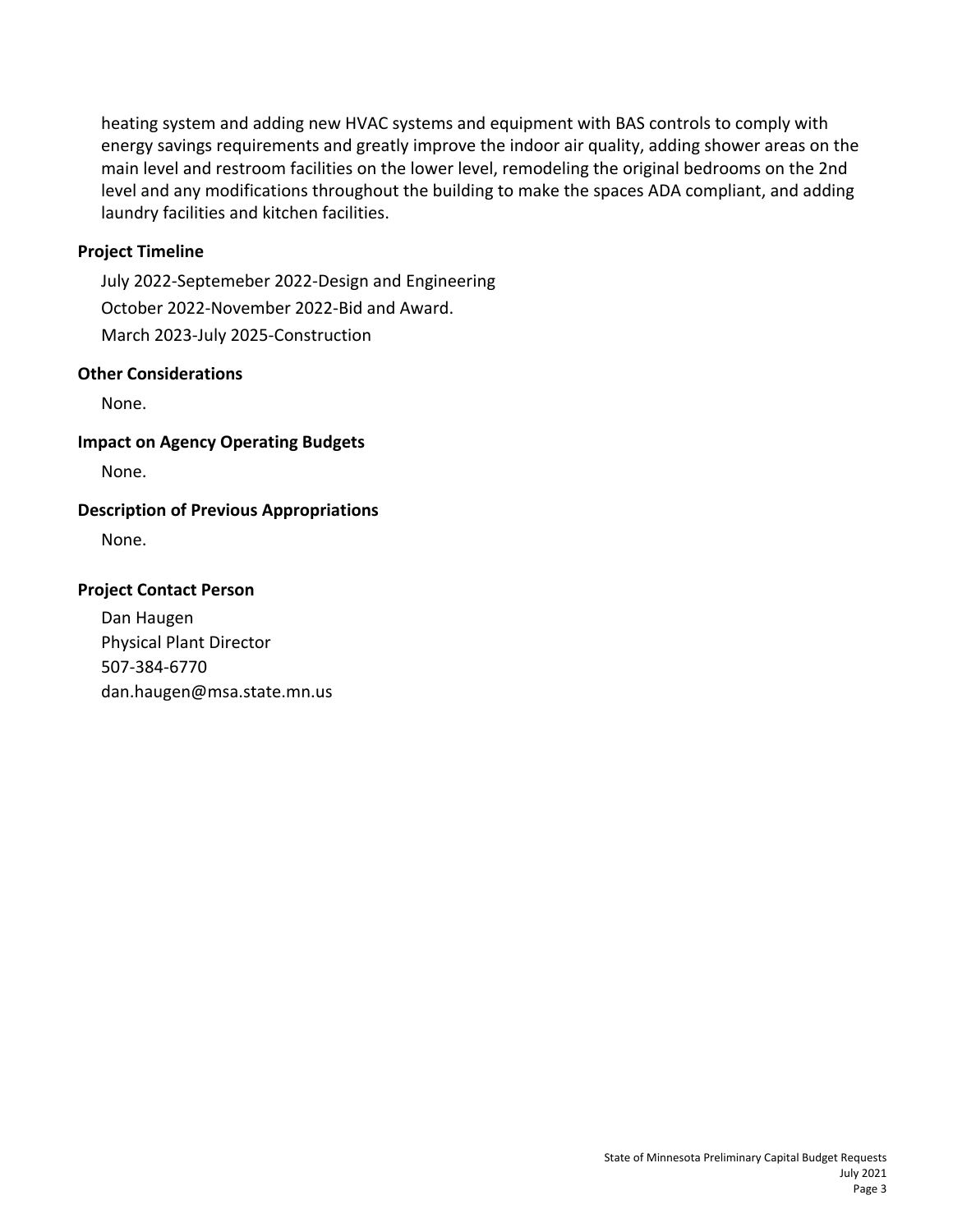(\$ in thousands)

#### **Minnesota State Academies Student Center Predesign**

| <b>AT A GLANCE</b>       |                                                                                                                                                                                                                                                                                                                                                                                                                                   |
|--------------------------|-----------------------------------------------------------------------------------------------------------------------------------------------------------------------------------------------------------------------------------------------------------------------------------------------------------------------------------------------------------------------------------------------------------------------------------|
| 2022 Request Amount:     | \$200                                                                                                                                                                                                                                                                                                                                                                                                                             |
| <b>Priority Ranking:</b> | 2                                                                                                                                                                                                                                                                                                                                                                                                                                 |
| <b>Project Summary:</b>  | The Minnesota State Academies are requesting \$200,000 for pre-design<br>work for renovating existing spaces or establishing a student<br>services/activities center on the Minnesota State Academy for the Deaf<br>campus. This new building would replace two aging buildings and<br>outdated/inaccessible facilities, including our gymnasium, athletic<br>facilities, cafeteria, multi-purpose room, and other service areas. |

# **Project Description**

The intent of this project is to have an architectural firm come in and evaluate our needs, our existing facilities, and propose a new design for an accessible, energy-efficient, and low-maintenance building that can replace our outdated and inaccessible buildings/facilities that we currently have on our campus. Our gymnasium (Lauristen Gym) was built in 1931 and has been experiencing numerous challenges in regard to accessibility, safety, and building maintenance. Our cafeteria is housed in a service building (Rodman Hall) which was built in 1924. This building also has numerous challenges, mainly with accessibility as the cafeteria is on the 2nd floor and is not easily navigated, especially in times of emergency. This also provides challenges in transporting supplies and food in/out of our cafeteria/dining area. Furthermore, the area around those two buildings needs to be re-designed to improve access points for emergency services, delivery trucks, and other service providers as well as providing sufficient parking spaces for visitors to the campus during our events. Currently, we have extremely limited parking spaces and it is difficult for emergency services/delivery trucks to arrive at either building. Included in this would be an evaluation of all of our exterior spaces, including our athletic fields, access to/from school buildings, and so forth.

Within this pre-design, we would like the architectural firm to complete a comprehensive model of our functions within those spaces (both interior and exterior spaces) and assist in development of a pre-design for renovating our existing buildings/spaces or replacing them with a single building. Areas that we would like for them to focus on include accessibility; safety; ease of maintenance; energy efficiency; and cohesiveness with the rest of the campus/other programs.

# **Project Rationale**

Increasing student and staff safety is a high priority for MSA. We have an increasing number of students with mobility and vision challenges and both buildings as well as our athletic facilities and parking lots are not fully accessible at this point. We have devised temporary solutions that provide for minimum access but we are continuing to experience areas of concern in regards to daily access to instructional activities, meals, and other programs within those buildings. We are also extremely concerned about the ability to evacuate students/staff in times of emergency or hazardous weather.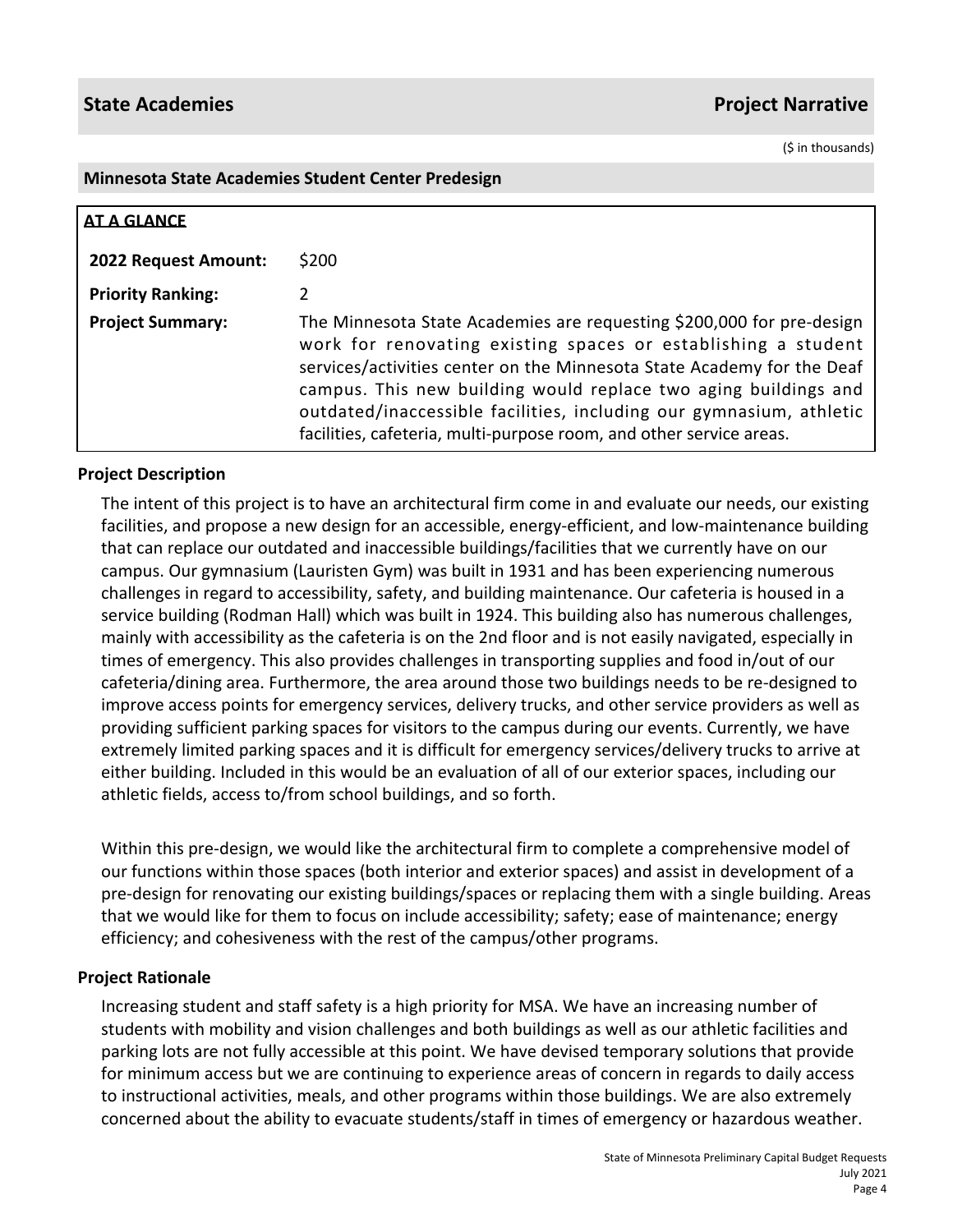Both buildings are very old and do not meet modern codes/expectations for school buildings. As an example of this, our gymnasium has only a single toilet that is accessible for students/staff in wheelchairs. The other public bathroom in this building is only accessible through a flight of stairs. As a result of this, our visitors have to share bathroom facilities with athletes within locker rooms.

Furthermore, both buildings are multi-level buildings which require creativity and extra work/time to maintain. A lot of spaces within those buildings have gone unused due to inaccessibility or other challenges such as water leaks, buckling floors, and so forth.

We would like to explore the possibility of either renovating or replacing those buildings and exterior spaces to bring them up to modern codes and increasing the accessibility of our programs. If a replacement building is necessary, we anticipate building only one building with attached exterior spaces to cover the programs/services that are currently being provided in both buildings. This will allow us to become more energy efficient and reduce our maintenance/housekeeping needs. We hope that information gathered through the pre-design work will allow us to make a decision about which would be the best option for the academies. The pre-design will be shared with the legislature for their consideration.

# **Project Timeline**

July 2022-March 2024

# **Other Considerations**

None.

# **Impact on Agency Operating Budgets**

A newer facility will result in energy and operational savings.

# **Description of Previous Appropriations**

None.

# **Project Contact Person**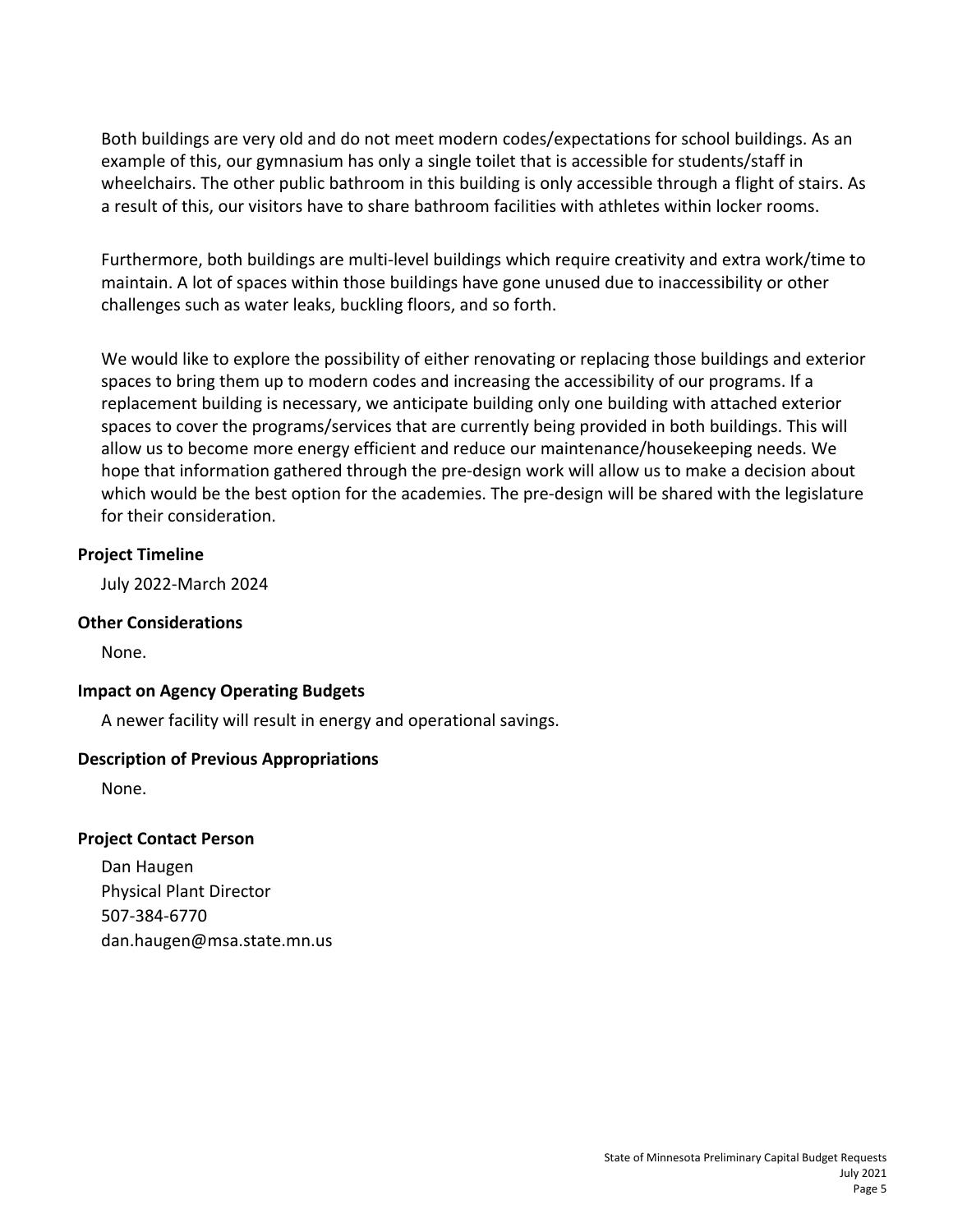(\$ in thousands)

#### **Minnesota State Academies Pool Renovation Predesign**

| AT A GLANCE              |                                                                                                                           |
|--------------------------|---------------------------------------------------------------------------------------------------------------------------|
| 2022 Request Amount:     | \$200                                                                                                                     |
| <b>Priority Ranking:</b> |                                                                                                                           |
| <b>Project Summary:</b>  | The Minnesota State Academies are requesting \$200,000 for pre-design<br>work for renovating the existing MSAB Pool area. |

### **Project Description**

The Pool Renovation project will relocate the current pool and hot tub to the east of the present building foot print. This is being done because much of the pool infrastructure is failing and would require excavation to repair. The system in the past was not designed in a maintenance friendly manner, and the current pool/hot tub are not fully accessible according to current ADA and related codes. By moving the pool we can in turn construct a repairable system which can be maintained for years to come with minimal expense. Improving the ADA accessibility of the pool area will also ensure that we can meet the needs of our student population at MSAB. The area previously occupied by the pool will then be converted to vocational programming, which is now housed in our Industrial building, as well as offer some new opportunities.

# **Project Rationale**

Our student population at MSAB includes students who have extensive physical challenges. This requires the use of a therapeutic pool and hot tub to allow students to continue moving their muscles and complete therapeutic exercises. Students who utilize wheelchairs for mobility have limited opportunities to be able to move their bodies and limbs to improve or maintain their gross/fine motor skills. The pool is utilized heavily throughout the year to support our students' physical and occupational therapy goals. Our current pool utilizes lifts and other temporary measures to overcome challenges with ADA accessibility. Frequent closures due to maintenance needs have resulted in loss of services and challenges in maintaining our students' physical abilities.

The pool renovation project will address a number of problems on the MSAB campus, 1) it will address failing infrastructure on the existing pool and hot tub systems. These are systems which are in place for the therapeutic needs of our special needs clients. 2) It will address short comings from years back where ADA accessibility was not a primary consideration in design of a pool or hot tub system. 3) It will deal with many design shortcomings which do not allow for repair of system with out removal building structure to access the failing components. 4) This will also allow us to move vocational programs which are now located in our oldest MSAB building (Industrial Building) and move them in to a new area which will be located in the current pool area.

This pre-design request will allow for a more accurate estimate of costs for our next bonding request. We have invested a significant amount of money towards repair/renovation and anticipate that replacement of the pool/hot tub will need to happen within the next 2-3 years.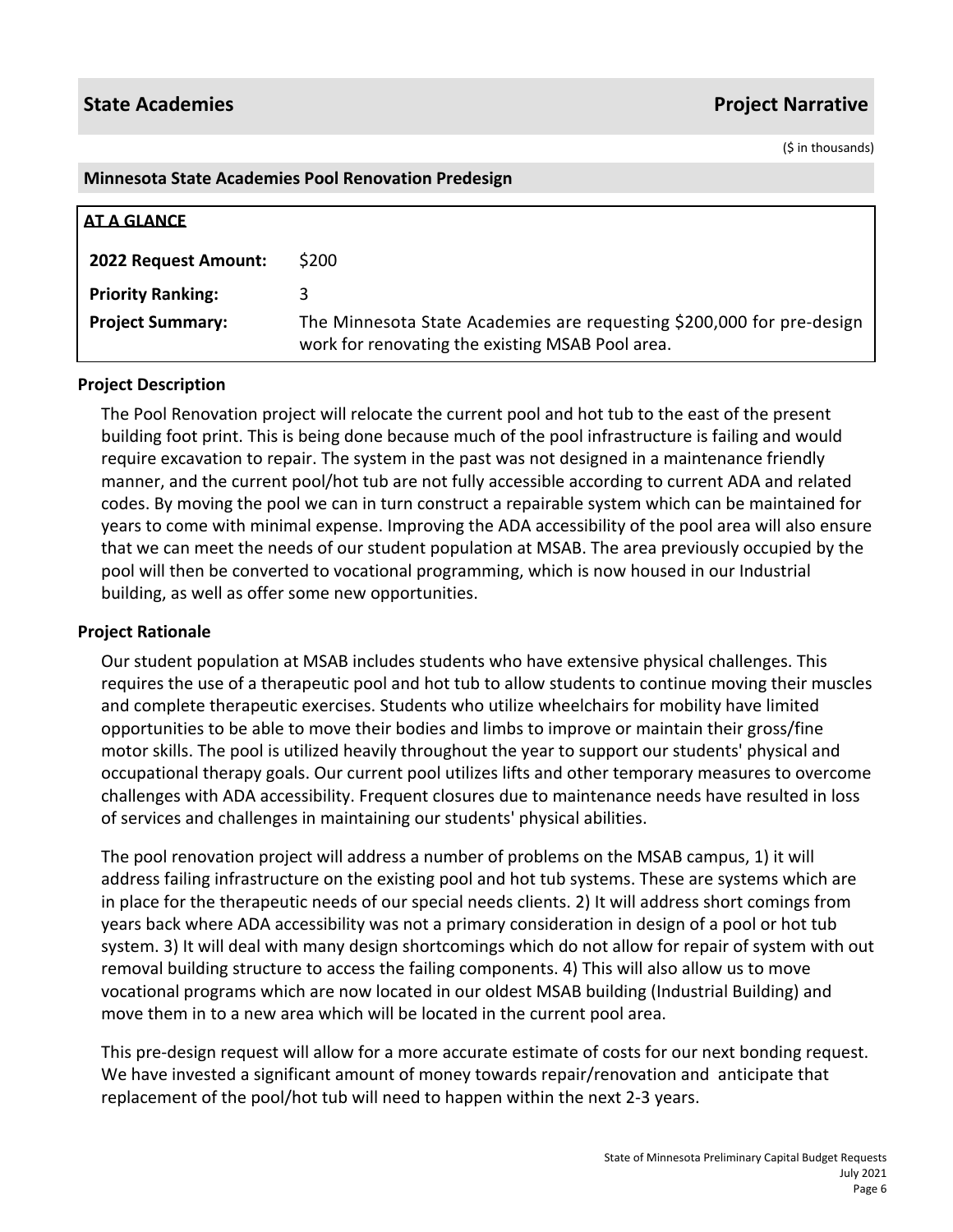# **Project Timeline**

July 2022-March 2024

# **Other Considerations**

This will require the removal of Circle Drive, which at this point passes directly though the center of our campus and only services the MCF Faribault grounds. This will require coordination with MCF-Faribault to add 50 ft of blacktop on their grounds, and closing the road through our MSAB campus. This will also provide us with a safer campus, eliminating traffic between our school building and our outdoor spaces, as well as increasing the prison's security level.

# **Impact on Agency Operating Budgets**

This will offer a reduction in Asset Preservation expenditures on the Industrial Building, which is in need of roofing and tuck pointing, along with the repair costs of the current pool. We anticipate that if all spaces can be moved into the current pool area, we will be demolishing the Industrial building. This may also reduce the need for additional staff expenditures for cleaning, maintenance, and upkeep of that building.

# **Description of Previous Appropriations**

None.

# **Project Contact Person**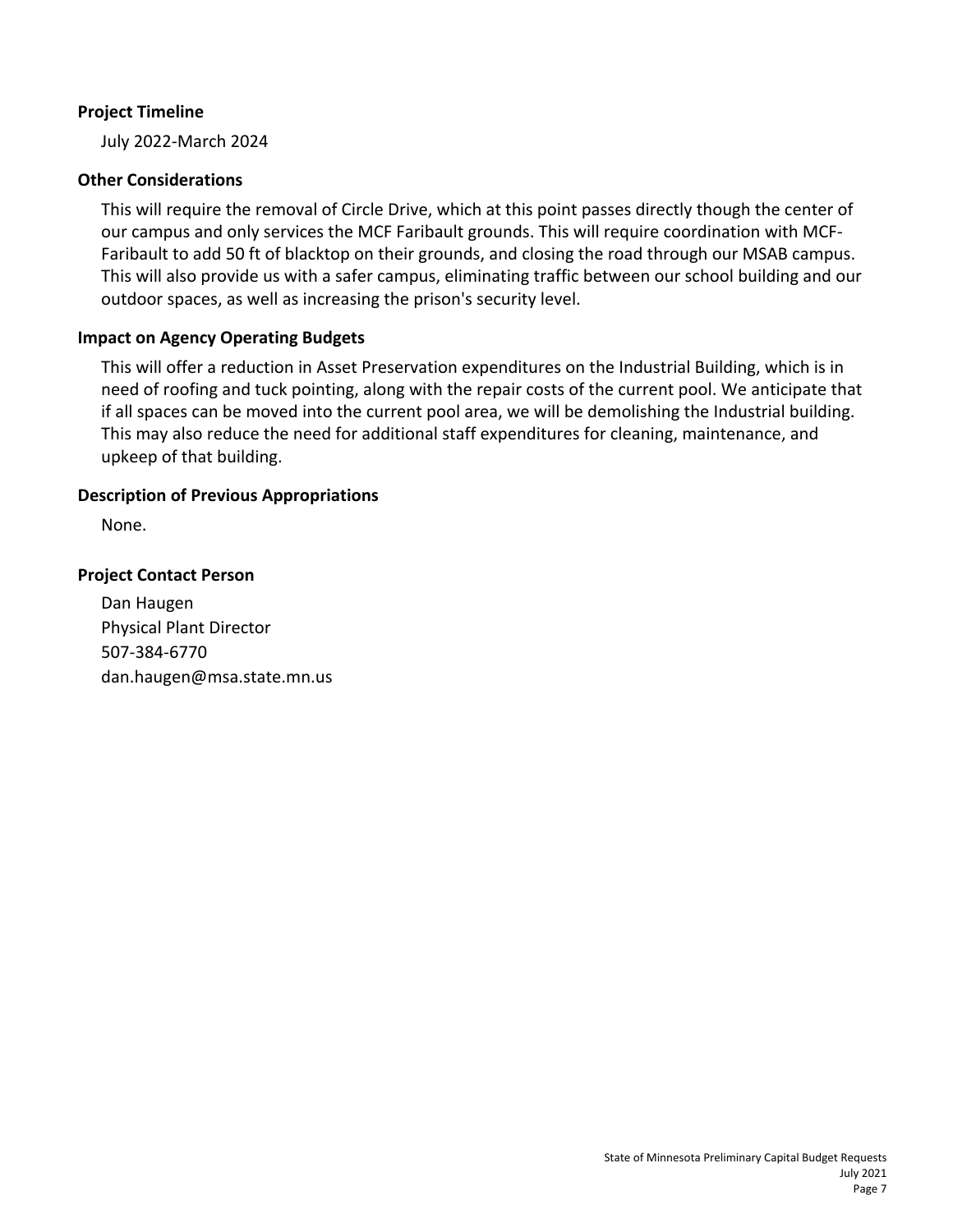(\$ in thousands)

#### **Asset Preservation**

| AT A GLANCE                 |                                                                                                                                                                                                                                                                                                                           |
|-----------------------------|---------------------------------------------------------------------------------------------------------------------------------------------------------------------------------------------------------------------------------------------------------------------------------------------------------------------------|
| <b>2022 Request Amount:</b> | \$2,700                                                                                                                                                                                                                                                                                                                   |
| <b>Priority Ranking:</b>    | 4                                                                                                                                                                                                                                                                                                                         |
| <b>Project Summary:</b>     | The State Academies are requesting \$2.7 million in asset preservation<br>funds to maintain and preserve buildings on the campuses of the MN<br>State Academy for the Blind and the MN State Academy for the Deaf. Two<br>buildings, Tate Hall and Noyes Hall, are listed on the National Register of<br>Historic Places. |

### **Project Description**

The State Academies operate boarding schools for deaf and blind students in Faribault on two campuses containing dorms, cafeterias, classrooms, gyms, and offices. Asset Preservation appropriations, along with operating funds, are the only source of money the Academies have for maintaining their historic and varied facilities. Examples of Asset Preservation projects that the Academy will need to complete in the near future include:

#### **MN State Academy for the Blind**

- Repair the stone exteriors of two buildings.
- Replace deteriorated concrete and asphalt walkways, parking lots, and drives on campus.
- Repair and service issues with existing pool and hot tub

#### **MN State Academy for the Deaf**

- Replace deteriorated concrete or asphalt walkways and drives on campus.
- Replace windows and siding on two buildings: Smith Hall and Quinn Hall

#### **Project Rationale**

The \$2.7 million that we are requesting will allow us to address many projects that have been deferred over the years. Increasing our asset preservation funds is one of our highest priorities.

Our capital needs are extensive because many of our buildings are very old. Two of our buildings, Noyes Hall and Tate Hall, are on the National Register of Historic Places and a few others are also 75- 100 years old. Many of our buildings, while beautifully constructed and still viable, are in need of ongoing maintenance: roofs, heating/cooling systems, windows, tuckpoint of stone/brick work, and so forth.

# **Project Timeline**

Timeline will vary by project.